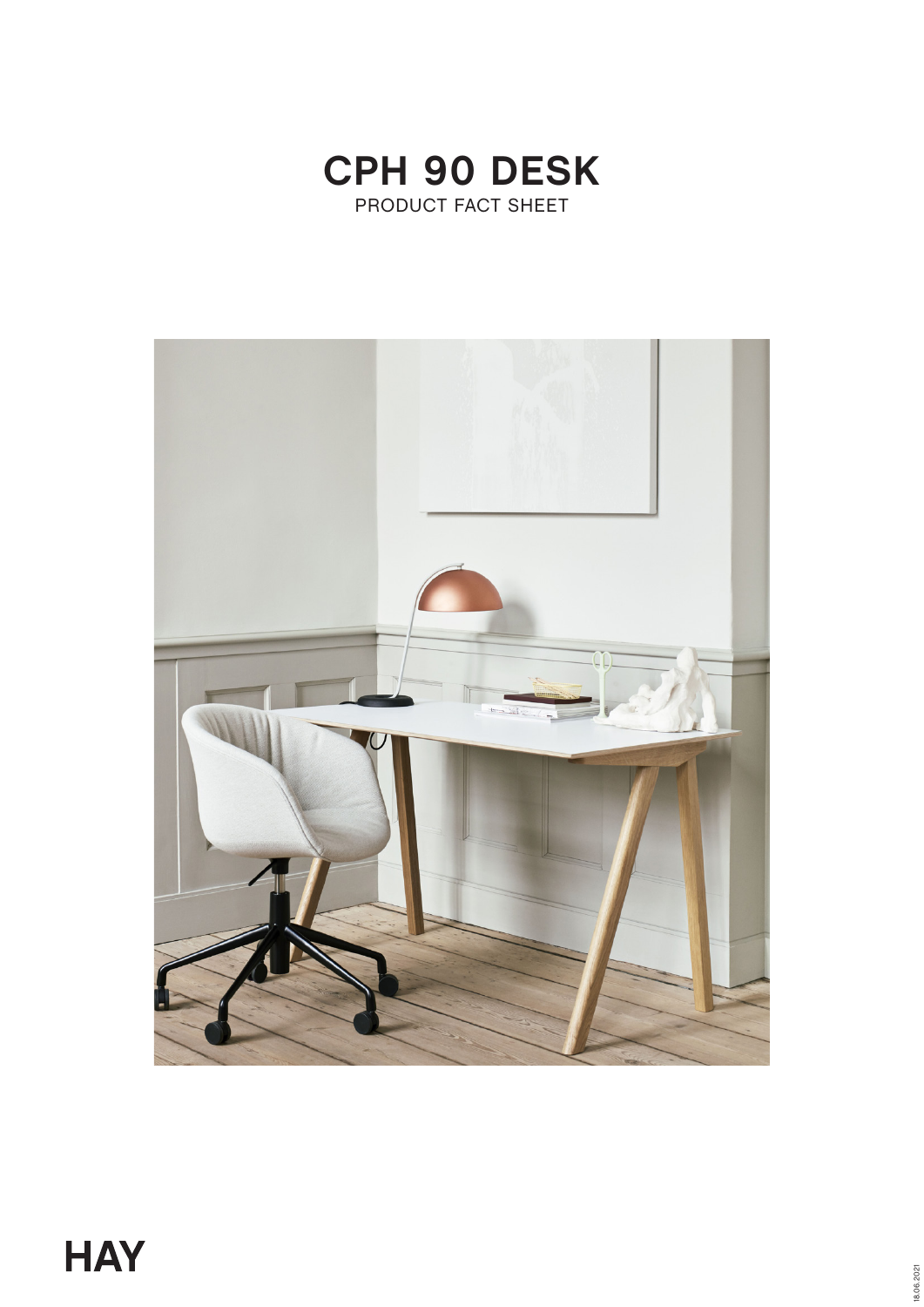# **CPH 90 DESK**

## DESIGN BY RONAN & ERWAN BOUROULLEC, 2012

The CPH 90 brings classic desk aesthetics into a modern context. The Bouroullec brothers' simple yet graceful asymmetrical legs coupled with the streamlined tabletop results in a functional, compact and uncluttered design. The Copenhague Desk is suited to most commercial or educational environments, as well as being ideal for working at home. The frame is in solid oak and the plywood tabletop comes in a variety of wood or linoleum options.

#### **HIGHLIGHTS**

- ◊ Multi-functional family of tables in different shapes, sizes, materials and colours.
- ◊ Variability of veneer, laminate and linoleum colours and frame finishes.
- ◊ The table is available as round table with three legs (CPH 20), round table with four legs (CPH 25) and rectangular table (CPH 30).
- ◊ The series also includes an extendable version (CPH 30 extendable) and desks (CPH 10, CPH 190).
- · Suitable for a wide variety of private and public environments.
- ◊ Qualified for contract use.

#### **DIMENSIONS**



LENGTH 130 CM | 78.74" WIDTH 65 CM | 51.18" HEIGTH 74 CM | 29.13"

## **MATERIALS**

#### TABLETOP FRAME

18 mm plywood tabletop with laminate, linoleum or veneer in different finishes. Bevelled edge. Tabletop edge matches frame finish. 1 mm laminate or 2 mm linoleum.

Slanted wooden legs featuring non-visible integrated screw-in adjustable feet that can be extended up to 12 mm to make the table level on uneven surfaces.

#### **CONSTRUCTION**

The frame is mounted to the tabletop with machine screws that goes into the premounted threaded bushings in the tabletop. Requires assembly. Please follow the instruction manual.

## **COUNTRY OF ORIGIN**

Denmark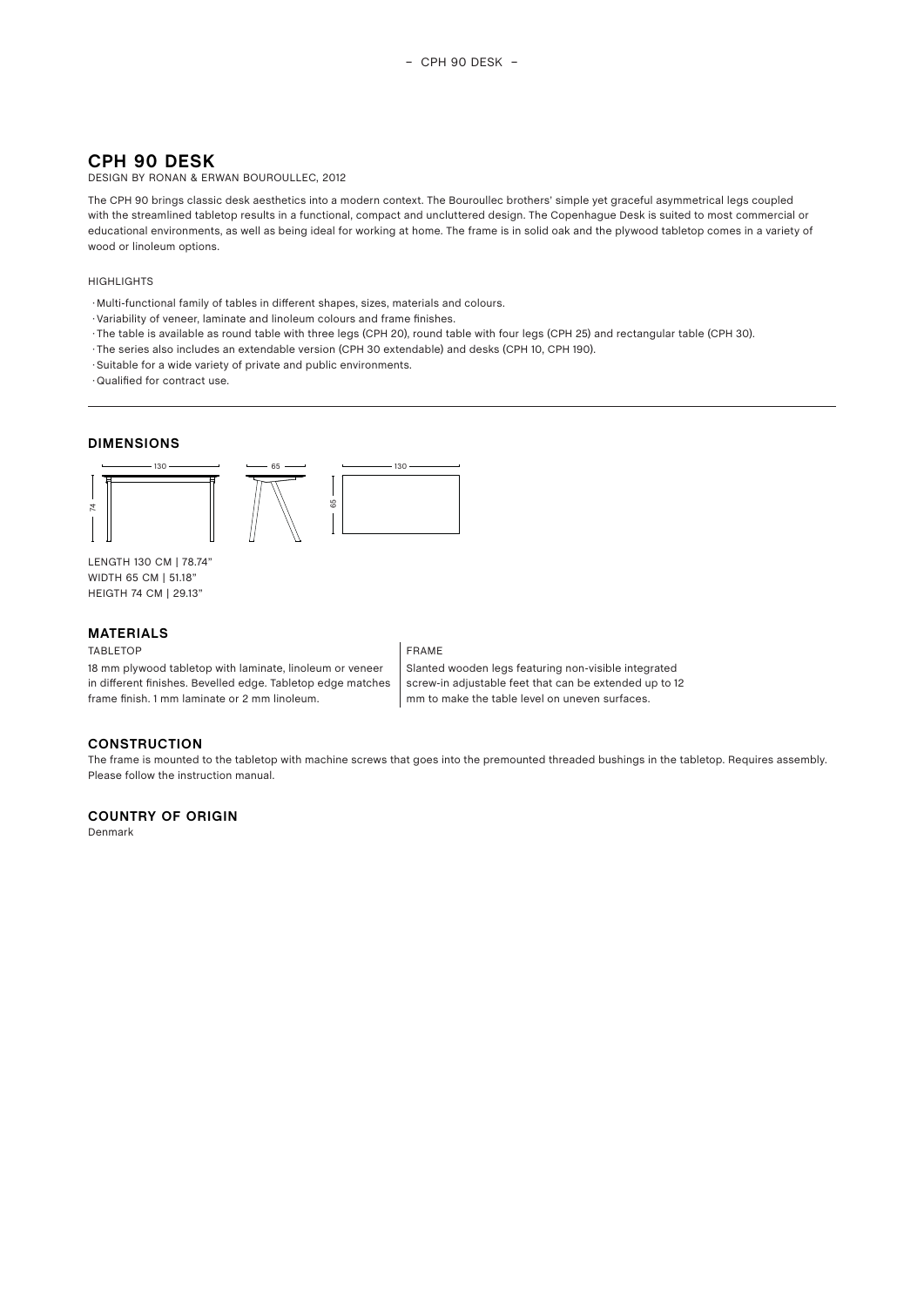## **COLOUR & FINISH**

Please note that the colour codes are indicative.